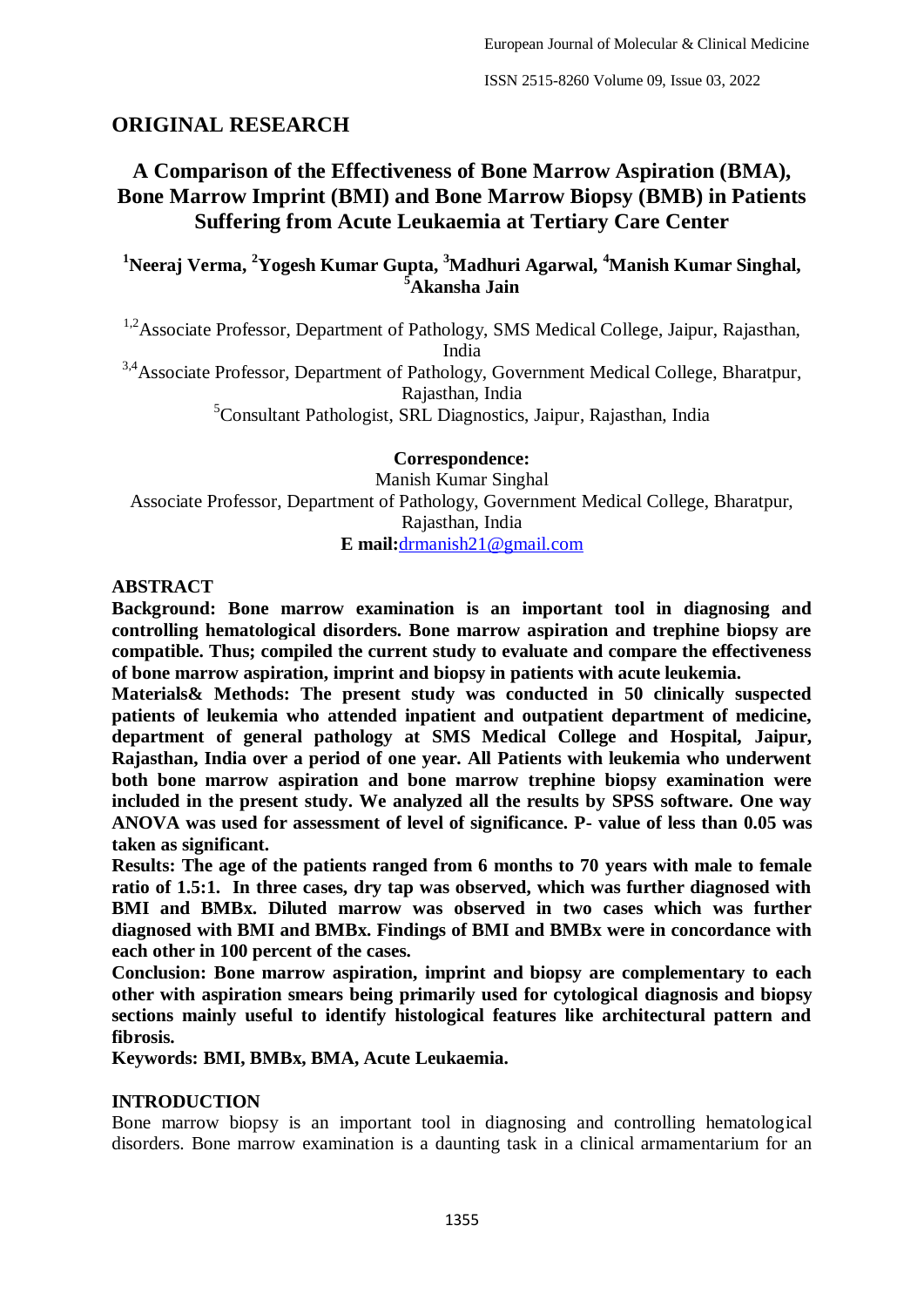unexpected diagnosis when other test results appear impractical or inconsistent during the testing process.<sup>1</sup>

Leukemia testing is a task that everyone, from doctors to specialists, do. Important steps to assess these conditions include the integration of clinical data with laboratory studies. Bone marrow aspiration and trephine biopsy are compatible. The aspiration was useful in studying cell morphology and finding different cell numbers. It is also useful for additional cytometric flow, immunophenotyping, molecular and cytogenetic studies. Trephine biopsy is important when an aspirate produces a dry or blood tap as it provides information on the structures, cells, fibrosis and pattern of irregular penetration.<sup>2,3</sup>

Today, examples of aspirate and trephine biopsy are considered complementary and, when both are available, provide an in-depth study of the bone marrow. However, biopsy is a painful procedure, and its processing takes at least 48-72 hours. Therefore, performing trephine biopsies in all patients may be less expensive in terms of clinical and laboratory staff time, efforts, and patient discomfort.<sup>4</sup>

With the advent of new technologies such as flow cytometry, immunohistochemistry (IHC) and molecular techniques integrated analysis is helping to achieve more accurate and informative diagnostic data in some challenging diagnostic situations.

Under all septic safety measures bone marrow aspiration was performed. Adequate local anesthesia is essential to reduce pain. The small amount of bone marrow needed in the indicated tests should be burned because the higher the bone marrow volume, the more cleansing the peripheral blood becomes. It is useful to aspire to about 0.25 ml of bone marrow and the films should be distributed immediately. After complete suspension the staining slides are formed and tested microscopically.<sup>5,6</sup> Thus; compiled the current study to evaluate and compare the effectiveness of bone marrow aspiration, imprint and biopsy in patients with acute leukemia.

## **MATERIALS & METHODS**

The present study was conducted in 50 clinically suspected patients of leukemia who attended inpatient and outpatient department of medicine, department of general pathology at SMS Medical College and Hospital, Jaipur, Rajasthan, India over a period of one year.

Clinical details and informed consent were obtained in all cases. Blood samples for hematological and other relevant investigations were drawn from study population after obtaining an informed consent in writing from the patients and or their close relatives. All Patients with leukemia who underwent both bone marrow aspiration and bone marrow trephine biopsy examination were included in the present study.

## **COLLECTION OF SAMPLES**

For complete blood count and PBF examination 2ml blood sample was collected in Ethylene diaminetetraacetic acid (K2-EDTA) anticoagulant vial.CBC was performed on Sysmex XN1000 & APVIA 2120i cell counter after proper pre calibration of the machines and running low and high control checks.

## **BONE MARROW EXAMINATION**

Bone marrow examination included both aspiration and trephine biopsy in all the cases. The bone marrow aspiration and biopsy material were simultaneously obtained by using a single Jamshidi needle from right/left posterior superior iliac crest under local anesthesia under strict aseptic precautions as per standard procedure.

Posterior superior iliac spine (PSIS) was the preferred site. Imprints were prepared and biopsy was put in 10% formalin. Aspiration and imprint smears were air dried and stained with Leishman-Giemsa (LG) stain. Cytochemical stains like Periodic Acid Schiff (PAS),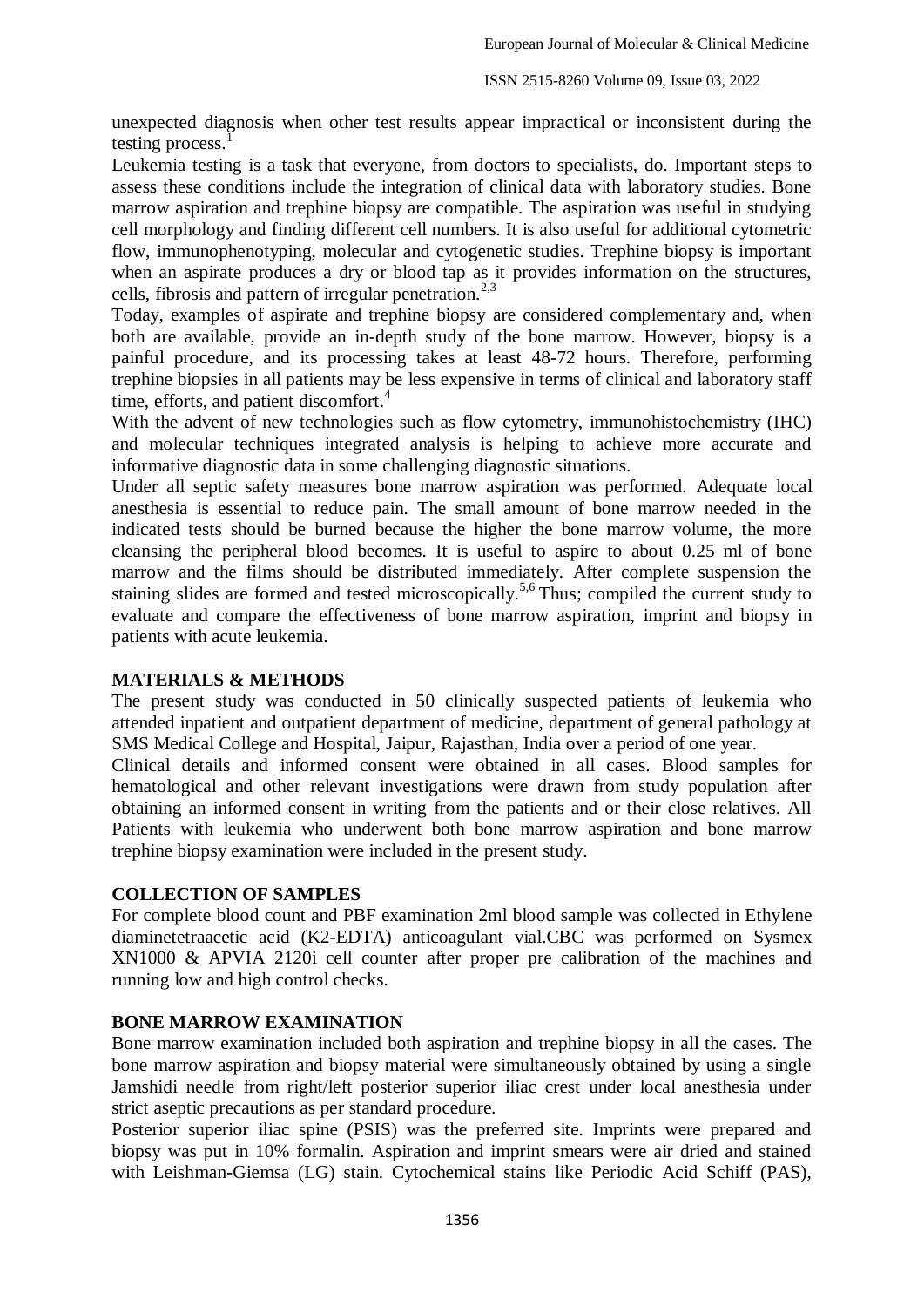Myeloperoxidase (MPO), Sudan black were done in cases of hematological malignancies and Perl Prussian blue for assessment of iron stores was done in cases of anemia.

Biopsy specimen was fixed in 10% formalin overnight and then decalcified in 10% formic acid for 2 to 3 hours. It was processed routinely and Haematoxylin-Eosin (H  $\&$  E) staining was done. Reticulin and Perls' Prussian blue stain were done.

## **STATISTICAL ANALYSIS**

We analyzed all the results by SPSS software. One way ANOVA was used for assessment of level of significance. P- value of less than 0.05 was taken as significant.

## **RESULTS**

The age of the patients ranged from 6 months to 70 years with male to female ratio of 1.5:1. Majority of the cases were more than 30 years of age. 60 percent of the cases were males while remaining 40 percent were females (table 1). In three cases, dry tap was observed, which was further diagnosed with BMI and BMBx. Diluted marrow was observed in two cases which was further diagnosed with BMI and BMBx. Findings of BMI and BMBx were in concordance with each other in 100 percent of the cases (table 2).

| Age Group (In Years) | <b>Male</b> | <b>Female</b> | <b>Total</b> |
|----------------------|-------------|---------------|--------------|
| 0 to 10              | $3(10\%)$   | 1(5%)         | 4(8%)        |
| 11 to 30             | $3(10\%)$   | 1(5%)         | 4(8%)        |
| 31 to 50             | $12(40\%)$  | 16 (80%)      | 28 (56%)     |
| 51 and above         | 12 (40%)    | $2(10\%)$     | 14 (28%)     |
| <b>Total</b>         | $30(60\%)$  | 20(40%)       | 50 (100%)    |

**Table 1: Age and gender distribution of cases**

| Table 2: Comparison of bone marrow aspiration, bone marrow imprint, bone marrow |  |  |  |
|---------------------------------------------------------------------------------|--|--|--|
| biopsy findings in acute leukemia                                               |  |  |  |

| Type                    | <b>Bone marrow</b> | <b>Bone marrow</b> | <b>Bone marrow</b> |  |
|-------------------------|--------------------|--------------------|--------------------|--|
|                         | aspiration         | imprint            | biopsy             |  |
| AML                     |                    |                    |                    |  |
| <b>Hypocellular ALL</b> |                    |                    |                    |  |
| Dry tap                 |                    |                    |                    |  |
| <b>Diluted narrow</b>   |                    |                    |                    |  |

#### **DISCUSSION**

Bone marrow examination remains a cornerstone in the diagnosis of various hematological disorders. The comparative evaluation of BMA and BMB is essential to determine the diagnostic utility of both the procedures in various hematological diseases. Age and sex distribution of our study was comparable with other studies, Tripathy and Dulani<sup>3</sup>, Mahajan et al<sup>2</sup>, Kaur et al<sup>7</sup>, Aljadayeh et al.<sup>8</sup>However, Mahajan et al<sup>2</sup> and Aljadayeh et al<sup>8</sup> included in their studies patients only above 18 years of age.

Parajuli S et al<sup>9</sup> compared the role of bone marrow aspirate and trephine biopsy to formulate an effective and rapid method for diagnosing wide spectrum of hematological diseases. They found, out of the 89 cases selected for study; bone marrow aspiration revealed diagnostic materials in 75 cases and 14 cases were inconclusive for a definite diagnosis. The diagnostic accuracy of the bone marrow aspiration cytology was 84.26%. Eighty-eight cases were diagnosed on trephine biopsy of bone marrow with diagnostic accuracy of 98.87%. Both the aspiration cytology and trephine biopsy complement each other for evaluating any haematological disorder. Though cellular morphology is better understood in marrow aspirates and is equally effective to biopsy in diagnosing various anemias and leukemias;